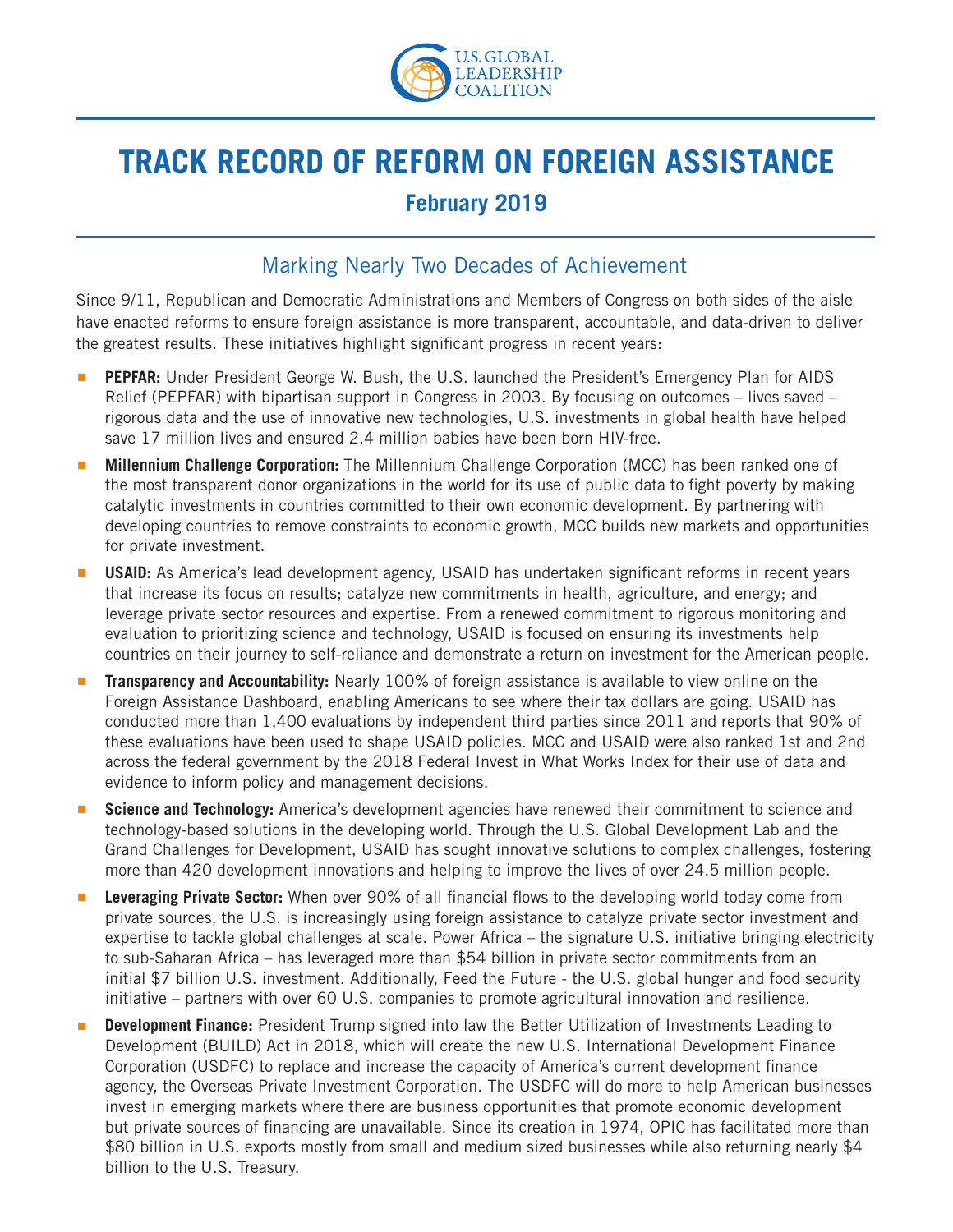## **BIPARTISAN COMMITMENT TO EFFECTIVENESS**

"We have invested in better health and opportunity all over the world through programs like PEPFAR, which funds AIDS relief; the President's Malaria Initiative; the Global Health Security Agenda; the Global Fund to End Modern Slavery; and the Women Entrepreneurs Finance Initiative, part of our commitment to empowering women all across the globe."

**– President Donald Trump,** September 2017

- "We've ushered in a new era of accountability and results. For donor nations like the United States and for all of us who believe passionately in development, we've got to make every penny count." **– President Barack Obama,** July 2016
- "We have an unprecedented opportunity to help other nations achieve historic victories over extreme poverty, with policies and approaches that are tested and proven." **– President George W. Bush,** June 2005
- "As we celebrate PEPFAR's 15th Anniversary, we applaud how its remarkable efforts have saved millions of lives and changed the course of the HIV/AIDS pandemic. … These outcomes are driven by transparent, accountable, and cost-effective investments. In addition to saving lives, PEPFAR enables economic growth, reinforces stability and security in key regions and accelerates progress towards global health security. It has been key to a brighter future."
	- **Secretary of State Mike Pompeo,** May 2018
- "Innovation is making the impossible, possible, the unsolvable, solvable. And of course, nowhere is this more true than in the area of international development, where technology and new thinking are enabling us to reinvent how we go about fulfilling our mission."

**– USAID Administrator Mark Green,** September 2017

■ "U.S. diplomatic and foreign assistance efforts must be efficient, effective, and accountable... That is why we have worked together in a bipartisan manner for more than a decade to advance reforms that have delivered tangible results, including by making the State Department and USAID more transparent and data-driven."

**– Representatives Nita Lowey** (D-NY) and **Hal Rogers** (R-KY) in a bipartisan letter to the Office of Management and Budget, September 2017

- "I believe in the power of our development assistance, and one of the keys to its success is economic growth. The Millennium Challenge Corporation has a proven track record, and I am excited to expand its ability to promote cross-border engagement in developing countries." **– Senator Johnny Isakson** (R-GA), April 2017
- "Helping other nations confront the challenges of poverty, globalization, disease and disaster is in our national interest, and making sure the aid we give is effective will help us better and more quickly achieve our goals around the world."
	- **– Senator Jeanne Shaheen** (D-NH), March 2018
- "The more effective aid we distribute globally helps alleviate pressure on our defensive foot print around the globe. Our mission is to also increase the accountability of American tax dollars sent to foreign countries and to transition from aid to trade."

**– Representative Ted Yoho** (R-FL), March 2017